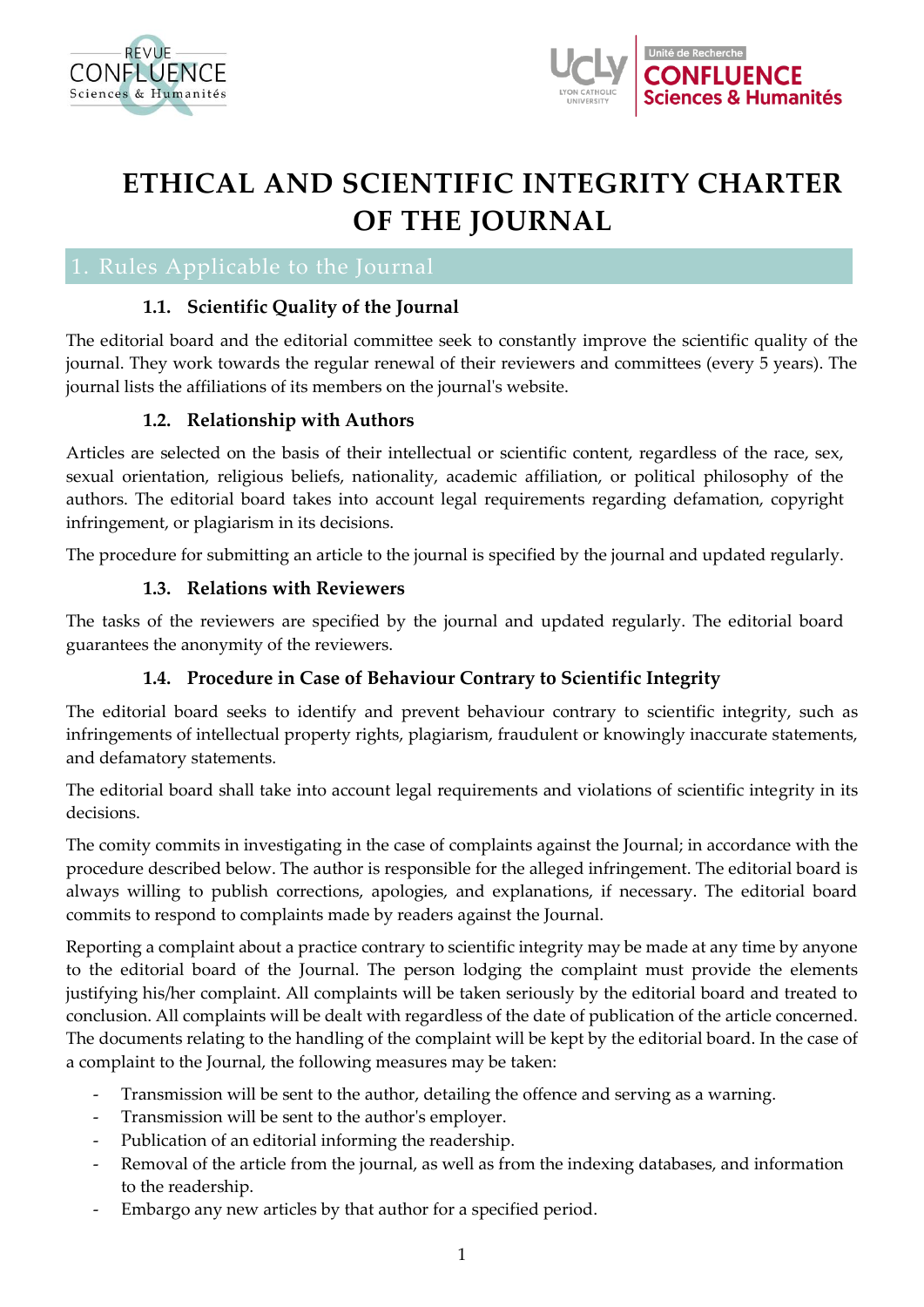



- Referral to an external organization or body with authority to deal with the complaint.

#### **2.1. Mission of the Reviewers**

Reviewers are selected for their intellectual and scientific expertise. They are responsible for evaluating manuscripts on the basis of their content, regardless of race, sex, sexual orientation, religious beliefs, nationality, academic affiliation, or political philosophy. The opinions given by the reviewers must be objective. They will be provided with an evaluation grid for the Journal to support their work.

If known, reviewers are required to report any articles that are similar to the article submitted to the Journal, as well as any significant publications related to the article that have not yet been cited.

# **2.2. Conflict of Interest and Confidentiality**

Members of the editorial board and reviewers must recuse themselves if they have a conflict of interest with one of the authors or with the content of the manuscript being reviewed. In addition, any reviewer who knows that he or she is not qualified to review a manuscript, or who knows that he or she cannot do so in the time available, must notify the editorial board and recuse himself or herself.

Manuscripts received for review are treated as confidential. No information about a manuscript submitted to the Journal is disclosed to anyone other than the author(s), potential reviewers, and the editorial staff. Reviewers agree not to retain or copy a manuscript received for review.

Data presented in submitted articles must not be used in the research work of any member of the editorial board or reviewer without the express written consent of the author(s) prior to publication.

# **3.1. Originality**

Except in exceptional cases, mentioned and accepted by the Journal, authors undertake not to submit an article that has been previously published in another journal or a new article based exclusively on work already published elsewhere. Similarly, authors undertake not to submit their article to several journals at the same time.

#### **3.2. Authorship**

If the article is signed by more than one person, the submitter must declare in the accompanying email that he or she has obtained the agreement of all co-authors to act on their behalf. The list of authors should be limited to those who have made a significant contribution to the design, execution, or interpretation of the study presented in the text submitted to the Journal or to the writing of the text.

All authors should be listed, with their affiliations, in alphabetical order or according to their degree of involvement in the study or the writing of the text. Authors should specify this in a footnote.

The author who is in contact with the Journal must ensure that only appropriate co-authors are included in the list of authors, and that all co-authors, having seen and approved the final version of their text, agreed to submit this article for publication.